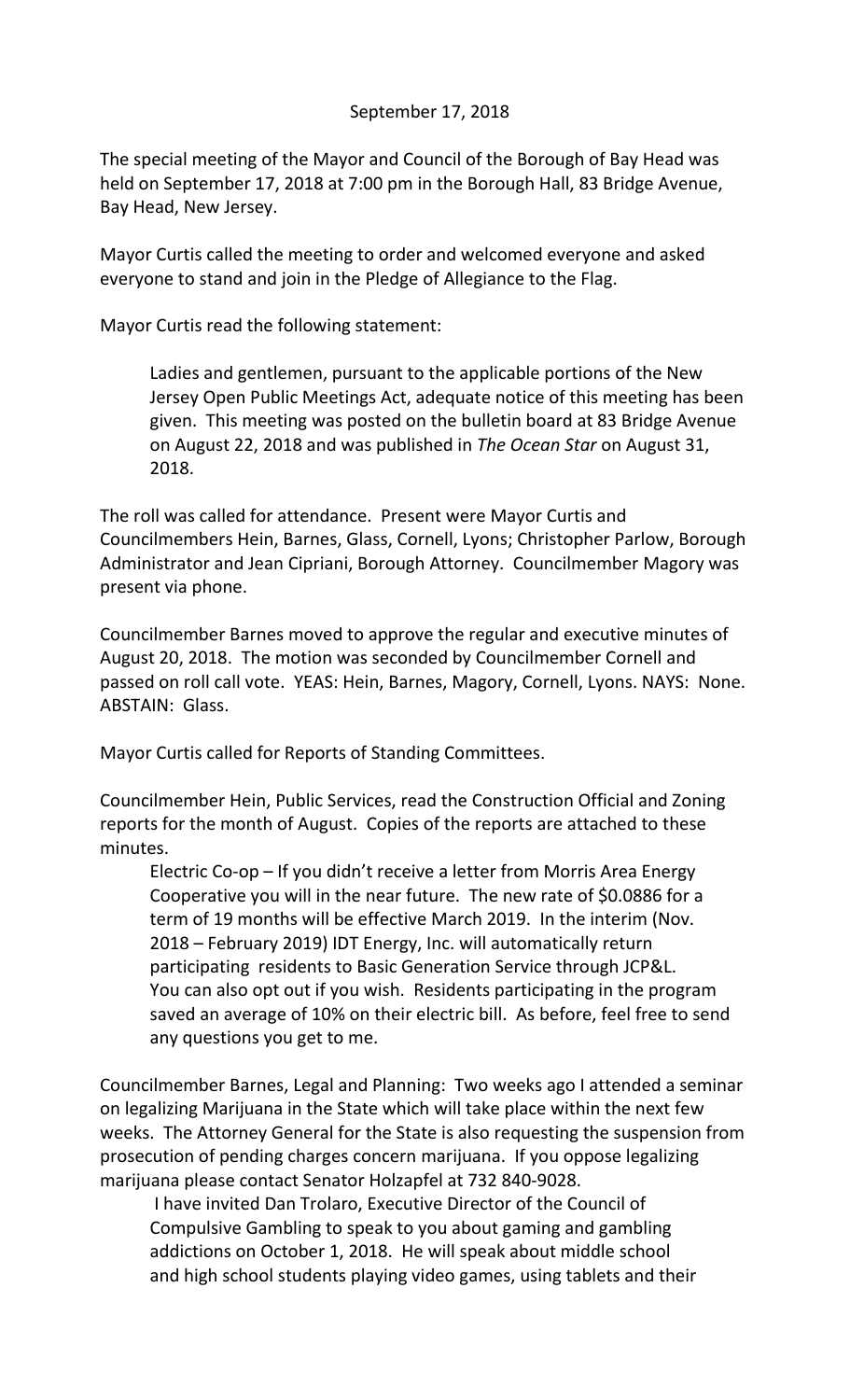phone and how they are connected to gambling substance abuse addiction. Please come out to hear him.

We continue working on the employee handbook to comply with State, Federal and JIF requirements.

FLAG – Foundation for Liberty and American Greatness has provided copies of the United States Constitution. Today is Constitution day so please take a copy.

Councilmember Lyons: Have copies been sent to the school?

Councilmember Barnes: Yes, I spoke with the high school.

Councilmember Lyons: I was speaking of Bay Head School.

Councilmember Barnes: I will check with them.

Councilmember Glass, Public Safety, read the Police Report and Fire Department reports for the month of August. A copy of the report is attached to these minutes.

Fire Department – Tip of the Month:

Don't Wait – Check the Date Make sure your smoke detector is not older than 10 years

Councilmember Magory, Public Works, read the Public Works Report for the month of August. A copy of the report is attached to these minutes.

Tonight we will also offer a resolution to increase the payment to Shore Top Construction for repairs to a sink hole on Cedar Drive.

There will also be two resolutions on the agenda allowing us to submit for grants – one for sidewalk and the other for street repaving. We apply but that is not to say they will be granted.

Councilmember Cornell, Parks, Grounds and Recreation: We have submitted an application for Living Shoreline Construction at Twilight Lake. This was submitted on August 31, 2018 and we hope to hear back by the end of November with the work to take place in December or January.

We are working on improvements to Centennial Park with the Public Works Department to contain the drainage.

The Environmental Commission is always looking for your input. They meet the 2<sup>nd</sup> Tuesday of the Month in the Conference Room.

Monthly Tip – The New Jersey American Water Company regularly tests the quality of the water in Bay Head and has been satisfactory in the past; however these tests are done in locations other than your house. We are not aware of any issues to date, but if you live in an older home you should be testing your water for lead and other contaminates that may be present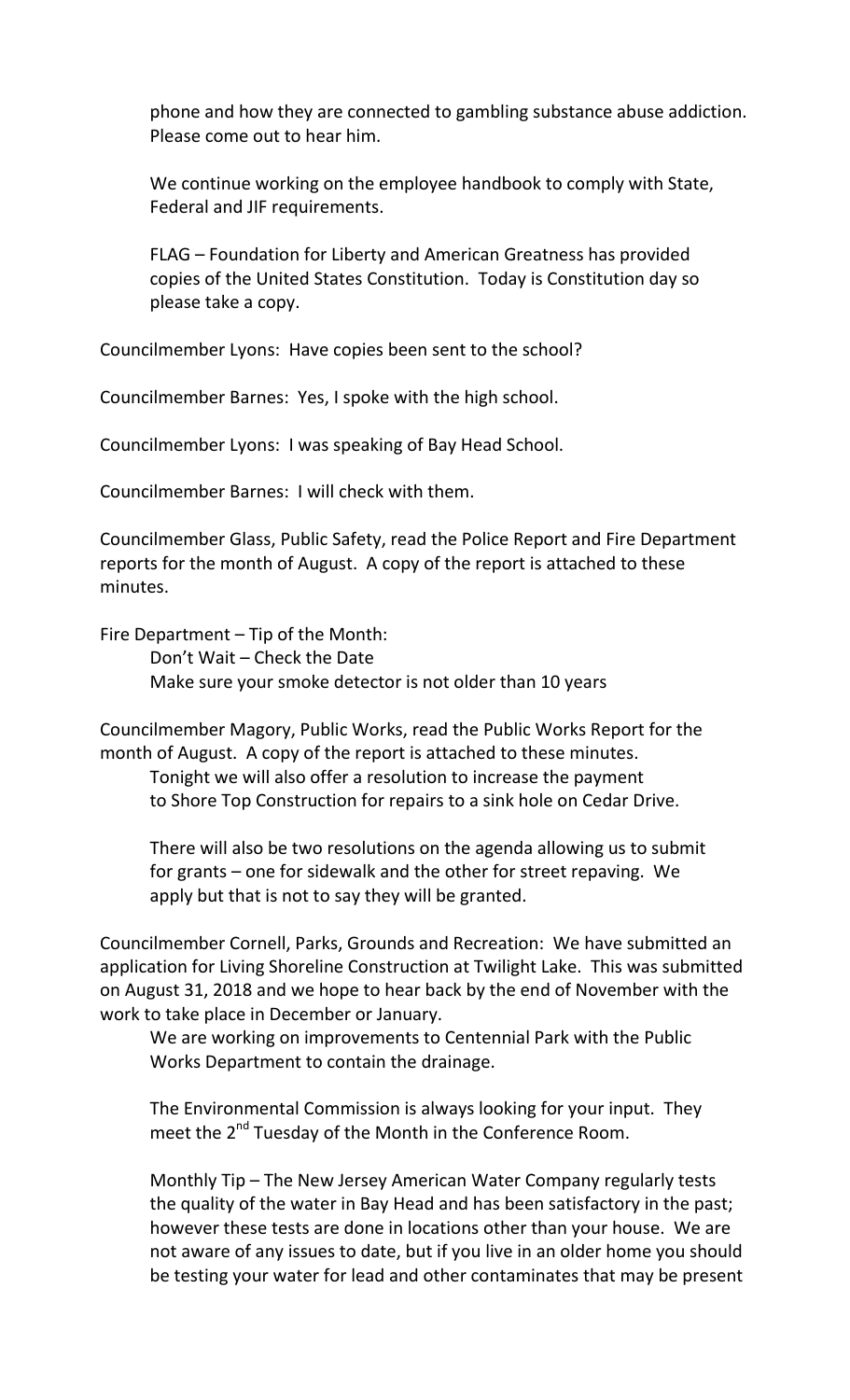in your pipes and fittings.

Household Hazardous Waste Disposal Program: Point Pleasant Borough will host a drop off on Saturday, September 29, 2018 at the Borough High School Lot. You must pre-register by calling 732 367-0802.

Councilmember Lyons, Finance and Technology Committee, had no report.

Councilmember Hein: Just a reminder – Bulk Pick-Up will be Monday, October 1, 2018. Please have your items out Sunday evening.

Christopher Parlow, Borough Administrator: I have finalized the RFP for professional positions for 2019 and they have been submitted for Council review. Please submit any comments you have. A resolution will have to be adopted at the next meeting to advertise the bids. I hope to have the bids submitted by early November. That will give two months to review for appointments to be made in January 2019. We are seeking bids for Auditor, Prosecutor, Engineer, Attorney and Planner.

Updates to JIF are due in October. We have two weeks to finalize those updates so a Resolution to approve the Personnel Policy can be adopted at the October  $1<sup>st</sup>$  meeting.

CRS – I am working on the report using the old manual for recertification this year. The report must be filed the first week in October. We must transfer to the new manual in 2019, which has a new point system – which will take some doing to convert. I have requested the Planning Board Engineer to submit a quote to help with this process. I will then submit the quote to the budget committee for approval.

I attended a Beach Replenishment meeting and was told there are three pump locations and none are operating. The current schedule has them in Bay Head by Christmas. I am sure it will get pushed back – the fear is we will be dealing with it next summer.

I made some changes to the Borough website concerning flood information. Go to the website – look up mapping. There is also information on emergency kits, how to rebuild your house etc.

Two or three months ago we joined Stafford Township purchasing. We are using their diesel and fuel contractor which gives us a 5% savings totaling about \$4,000.00 per year. They will be going to bid for natural gas and we should see a savings in our New Jersey Natural Gas bill as well.

The Assessor has new office hours. He will be in Bay Head on Fridays from 9 to 11 am. This information has been posted to our website.

I will also post the office hours of our new Code Enforcement Officer next week as well.

Mayor Curtis called for Clerk's Correspondence.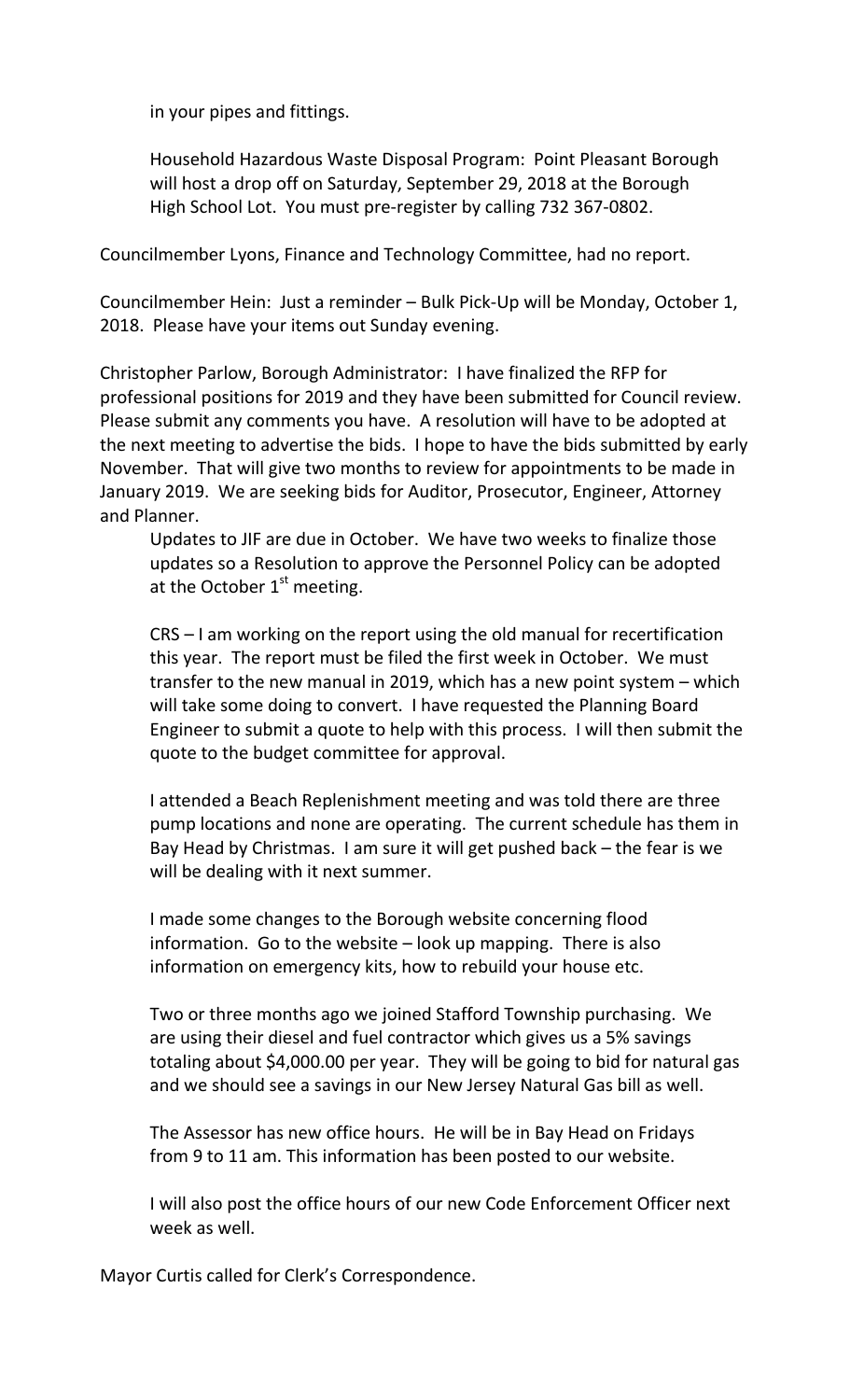A request from Zsa Zsa Stakles of ReFind for the  $4<sup>th</sup>$  Annual Glimmer of Hope to be held on Twilight Lake, August 10, 2019

A request from the Seaweeders Garden Club to use the Borough Garage on Monday, April 29, 2019 from 12 to 4 pm for the preparation of their Annual May Day Event

Councilmember Barnes: The use of public works garage – will it interfere with Public Works?

Mayor Curtis: It never has in the past.

Councilmember Glass moved to approve the request which was seconded by Councilmember Cornell and passed on roll call vote. YEAS: Hein, Barnes, Glass, Magory, Cornell, Lyons. NAYS: None.

Mayor Curtis called for Resolutions.

Councilmember Magory offered Resolution 2018-122 approving a Change Order in the Amount of \$12,915.00 for an increase in the Contract executed with Shore Top Construction, Corp. for the 2017 NJ DOT Roadway Improvements.

Councilmember Lyons offered Resolution 2018-123 providing for the Insertion of a Special Item of Revenue in the Budget of the Borough of Bay Head pursuant to N.J.S.A. 40A:4-87 (Chapter 159) – Shared Service: Bay Head Board of Education - \$10,000.00

Councilmember Lyons offered Resolution 2018-124 providing for the Insertion of a Special Item of Revenue in the Budget of the Borough of Bay Head pursuant to N.J.S.A. 40A:4-87 (Chapter 159) – Private Donation \$250.00.

Councilmember Hein offered Resolution 2018-125 authorizing the Sale of Surplus Property no longer needed for public use VIA Internet Auction Website – 1982 Sewer King Rodder Machine.

Councilmember Hein offered Resolution 2018-126 awarding a Professional Services Contract to Remington & Vernick Engineers to provide Engineering Services to prepare and submit a Safe Streets to Transit Grant Application – Twilight Lake Walkway Construction.

Councilmember Hein offered Resolution 2018-127 awarding a Professional Services Contract to Remington & Vernick Engineers to provide Engineering Services to prepare and submit a NJ DOT FY 2019 Municipal Aid Grant Application – Lake Avenue, Bayberry Lane, Egbert Street.

Councilmember Lyons offered Resolution 2018-128 Cancel Sewer Billing.

Councilmember Lyons offered Resolution 2018-129 authorizing Disallowance of 2018 Veteran Deduction and 2018 Widow of Veteran Deduction per the Tax Assessor.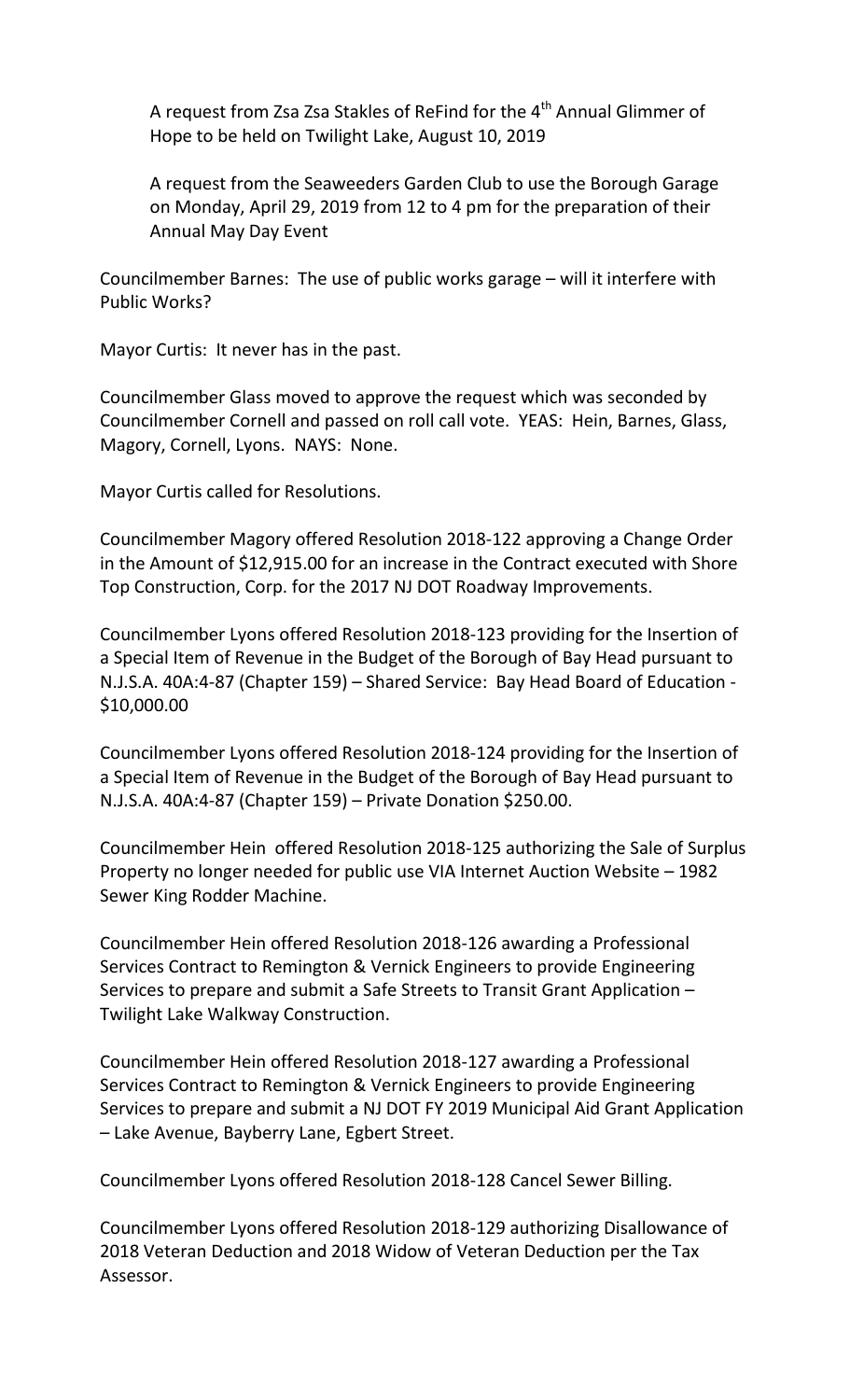Councilmember Lyons: I would like to vote on Resolution 2018-126 separately.

Councilmember Glass moved resolutions 2018-122 to 2018-125 and 2018-127- 129 be adopted. The motion was seconded by Councilmember Barnes.

Mayor Curtis opened the discussion to the Public on the Resolutions.

Char Charlton, 18 Harris Street: Resolution 2018-123 is this new?

Chief Hoffman: Yes – we will have two Class II Officers who will rotate coverage at the Bay Head School. They will be there from7:30 to 3 pm daily and also be present at school events.

Ms. Charlton: Are they armed?

Chief Hoffman: Yes.

There being no further comments or questions the public portion was closed.

The motion passed on roll call vote: YEAS: Hein, Barnes, Glass, Magory, Cornell, Lyons. NAYS: None. A copy of each resolution is attached to these minutes.

Mayor Curtis: Resolution 2018-126.

Councilmember Lyons: At the last meeting I objected to this project to install a sidewalk on the west side of Lake Avenue along Twilight Lake. I don't understand the need for a hard surface right next to the lake and the wildlife. I don't see the need.

Councilmember Cornell: It is also in the same area that we just applied for a grant – Living Shoreline. I don't know if it would conflict with what we have already submitted. The Engineer is the same as submitted the Living Shoreline grant application.

Councilmember Magory: I don't believe we will be in conflict.

Councilmember Hein moved Resolution 2018-126 be approved. The motion was seconded by Councilmember Barnes.

Mayor Curtis opened the meeting to the public concerning questions or comments on Resolution 2018-126.

Bill Meakem, 66 Howe Street: Does it have to be a sidewalk? Maybe a boardwalk would be better – just a thought.

Councilmember Magory: The plan calls for cement but if we get approval we can change that. It also may not be approved. It has been turned down before. We would finalize the plan if it is approved.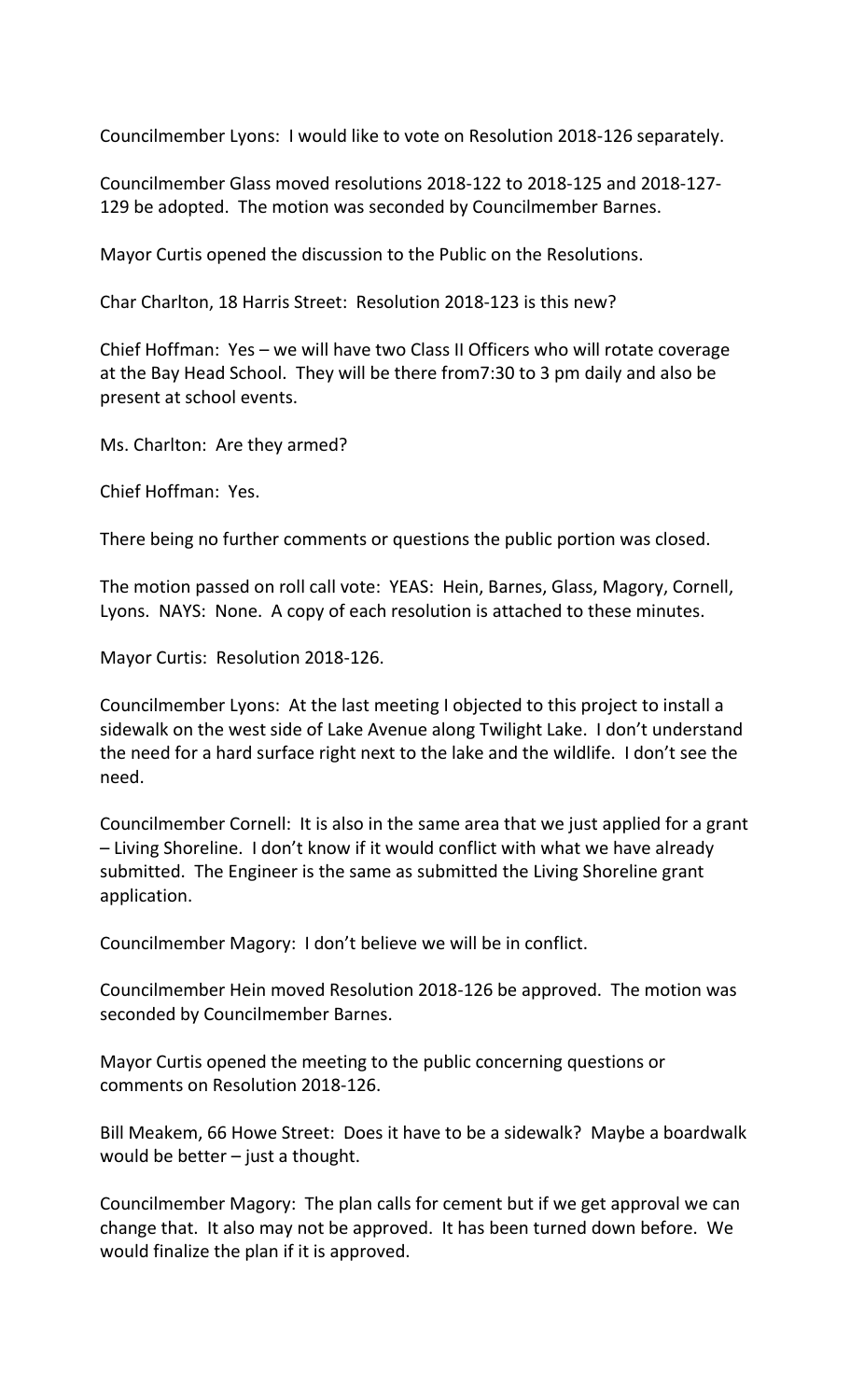Mayor Curtis: Also if we get the approval we don't have to use it.

Bob Correll, 86 Twilight Road: People walk their dogs along the lake. Why do you want to make it more metropolitan? Didn't the same think happen on East Avenue – the roadway was painted and then it was covered over. What is the purpose? There is a sidewalk across the street to walk on.

Councilmember Magory: It is a natural path to walk into the town. On the north side of Twilight Road – there are some properties without sidewalks – they will also be filled in.

Mr. Correll: That area of grass is covered in goose droppings. Presently the homeowners clean up the sidewalk in front of their property. Who will clean up the sidewalk once constructed along the lake?

Dennis Shaning, 542 East Avenue: In the interest of transparency – how and why did this whole idea come up in the first place?

Mayor Curtis: It has come up many times over the years by a number of people who have made the suggestion of a walkway along the lake.

Peter Doane, 325 Lake Avenue: Councilmember Lyons stated he doesn't see the need for it. I measured Lake Avenue and it is 34 feet in width. People only have to walk 34 feet across the street to walk on a sidewalk. I don't see where a sidewalk on the west side is necessary – it is not like people are getting hit by a  $car - it$  is not a dangerous situation. This process cost us money  $-$  you have to pay the engineer to prepare and submit the application – it doesn't seem at all necessary. It is beautiful along Twilight Lake, all natural. It is a nice place to walk your dog. Thank you.

Marge Geraghty, 400 East Avenue: I agree with Doug and Dennis. No one walks on the sidewalks on East Avenue and there are sidewalks on both sides of the street. They walk in the street. You are wasting your time.

Mr. Doane: I live in the middle of Lake Avenue. I don't feel it is necessary. Is the town going to shovel the sidewalk within 24 hours after a show storm? Twilight Lake has been fine for 500 years with nothing there. Why is there such a hub-bub now? Leave it alone and let it be a lake.

Mayor Curtis closed the discussion on Resolution 2018-126 to the public.

The motion to approve Resolution 2018-126 was denied on roll call vote: YEAS: Magory. NAYS: Hein, Barnes, Glass, Cornell, Lyons. A copy of the resolution is attached to these minutes.

Mayor Curtis called for Ordinance, Second Reading, Public Discussion and Vote.

Councilmember Hein offered Ordinance 2018-14 entitled:

AN ORDINANCE OF THE BOROUGH OF BAY HEAD, COUNTY OF OCEAN,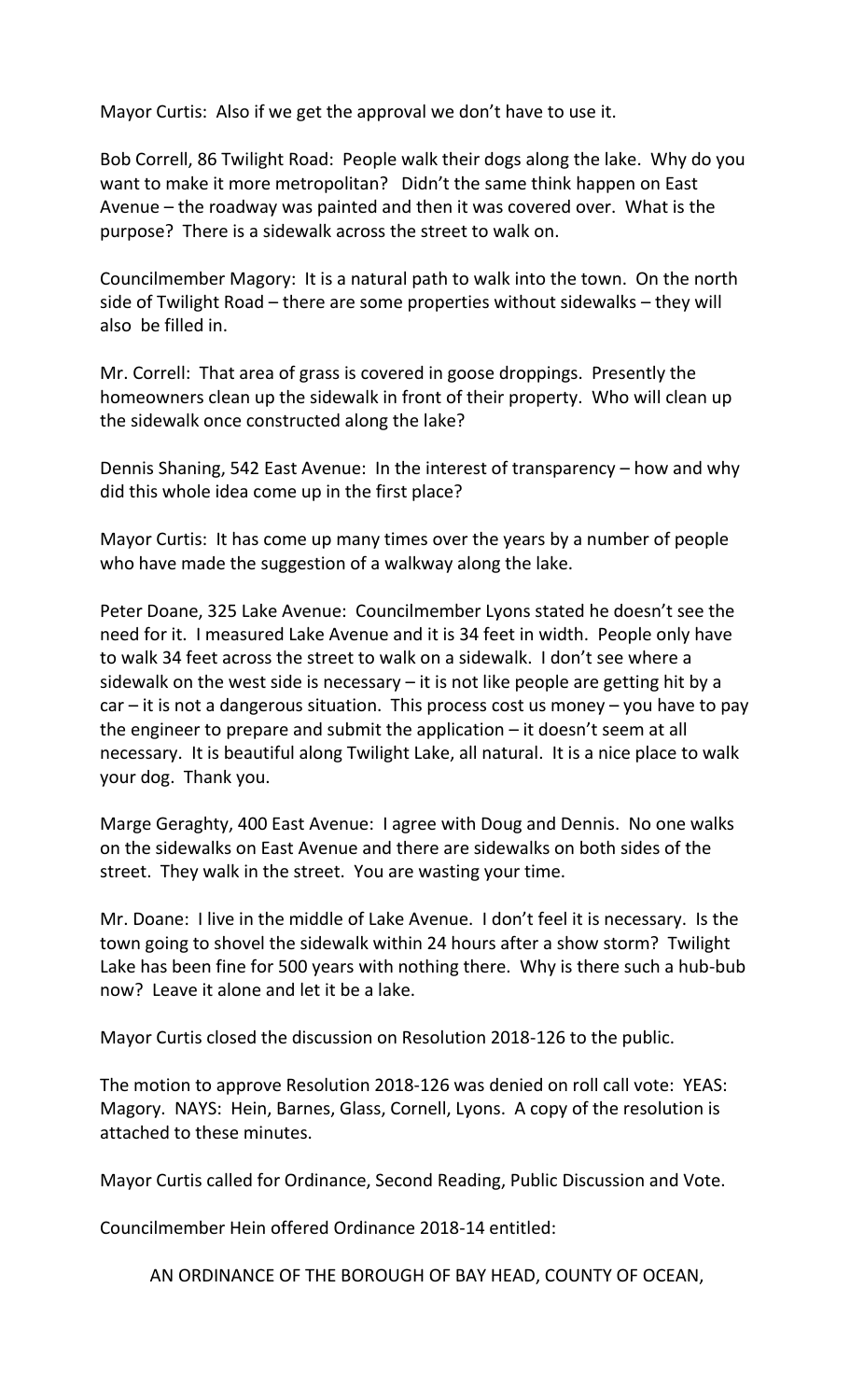STATE OF NEW JERSEY AMENDING AND SUPPLEMENTING THE MUNICIPAL CODE OF THE BOROUGH OF BAY HEAD, SO AS TO AMEND CHAPTER 163, ENTITLED, "NOISE"

Councilmember Hein moved this ordinance on first reading, which motion was seconded by Councilmember Glass.

Ms. Cipriani: There were minor suggestions made to the Ordinance after introduction and publication:

Section 1. 163-2(7) – add landscaping, or Lawn-cutting

Section 1. 163-2(7)(a) add landscaping or cutting

Section 1. 163-2(7)(b) add landscaping, or lawn-cutting without commercial assistance

Section 1. 163-2(7)(d) add Landscaping or lawn-cutting – landscaping, carpentry

These are not substantial changes but clarify changes only. They do not alter as it was published.

Councilmember Glass moved to proceed with the second reading of Ordinance 2018-14 as amended. The motion was seconded by Councilmember Hein.

Councilmember Hein: This ordinance will not allow work on Saturday or Sunday year round and if there is a violation it will go to the homeowner.

Mayor Curtis opened the meeting to the public for a public hearing on this ordinance.

Mr. Meakem: So this eliminates work on Saturday, year round.

Ms. Cipriani: Yes, by contractors. Homeowners can work themselves on Saturdays.

Mr. Meakem: Work can take place Monday thru Friday year round. If a contractor is working on Saturday and the Police go – can they make them stop?

Ms. Cipriani: The Police can go to the property and tell them not to work. If they continue they can issue a summons to the homeowner. They can't make them leave.

Mr. Correll: Most of the contractors working in town are regulars. Is there a fine?

Chief Hoffman:  $1<sup>st</sup>$  offense is \$275.00. It would increase from there requiring a court appearance and possible jail time or community service. Once it goes to court it would be up to the Judge.

Lynn Harrington, 657 East Avenue: We have a young man who can only work for us on Saturday because he has a full time job.

Councilmember Barnes: That is why I object – that is my concern. When are you suppose to work with your contractor unless you take off during the week.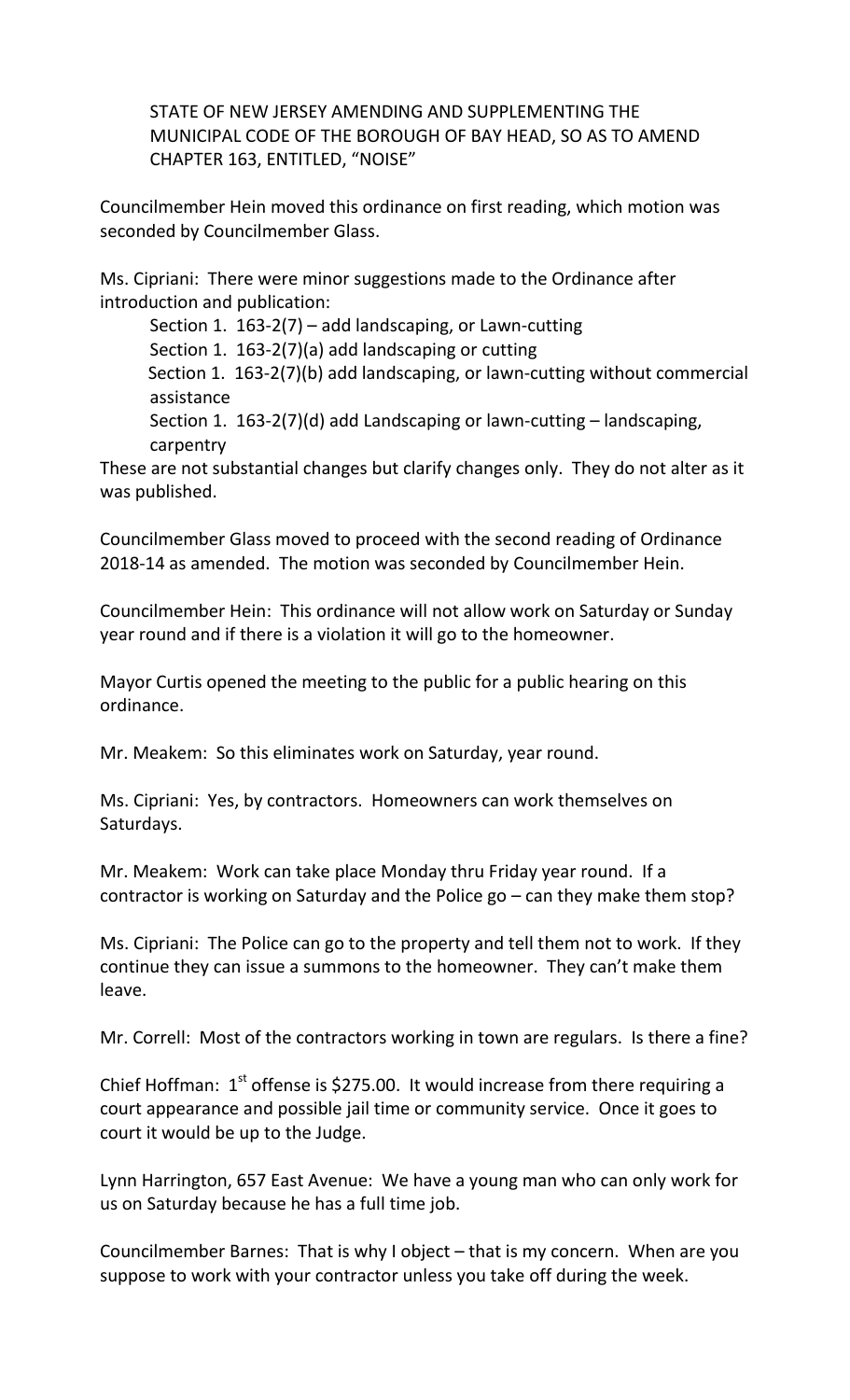Ms. Harrington: This is very onus on the homeowner.

Councilmember Lyons: The contractor is directing the workers and you can meet with him any time and he will relay to the workers.

Councilmember Barnes: What if you want to oversee the work being done?

Councilmember Glass: I can meet with my contractor on Saturday.

Ms. Cipriani: That is correct.

Jack Geraghty, 400 East Avenue: Is indoor work covered with this?

Councilmember Barnes: Yes – Even as a homeowner you can't work after 7 pm on Saturday and Sunday.

Ms. Geraghty: For so long we both worked and would come down late Friday or Saturday morning. Some contractors only want to be there when the homeowner is there. This is very onus on the homeowner.

Councilmember Lyons: There are people who live here year round and they only have two days of peace. I feel this is a compromise with your neighbors by not allowing work on Saturday and Sunday.

Mr. Correll: Even when you allowed contractors to work on Saturday it was only 9 to 1. The police are wasting their time babysitting them.

Ms. Geraghty: How about carpet being installed or cleaned.

Char Charlton, 18 Harris Street: I lived through Sandy and since then major work has been going on. Not accommodating the need of the community bothers me.

Chief Hoffman: With work only from 9 to 1 on Saturday – police become babysitters. We are at the sites to make sure they don't start before 9 and back again a 1 to make sure they stop. My opinion is that contractors be allowed to work all day on Saturday or not at all. We have pages and pages of warnings given to contractors. If this is approved the warnings will go to the homeowner and the summons will go to them also.

Councilmember Hein: The existing ordinance didn't allow work on Saturday in the summer. This will only make it year round.

Chief Hoffman: This is a noise ordinance change.

Bill Podurgiel, 45 Karge Street: Is there exceptions for emergencies?

Ms. Cipriani: Yes, you would receive approval from the Construction Official.

Councilmember Hein: In my experience I haven't found the Police to be unreasonable. I don't see that to change.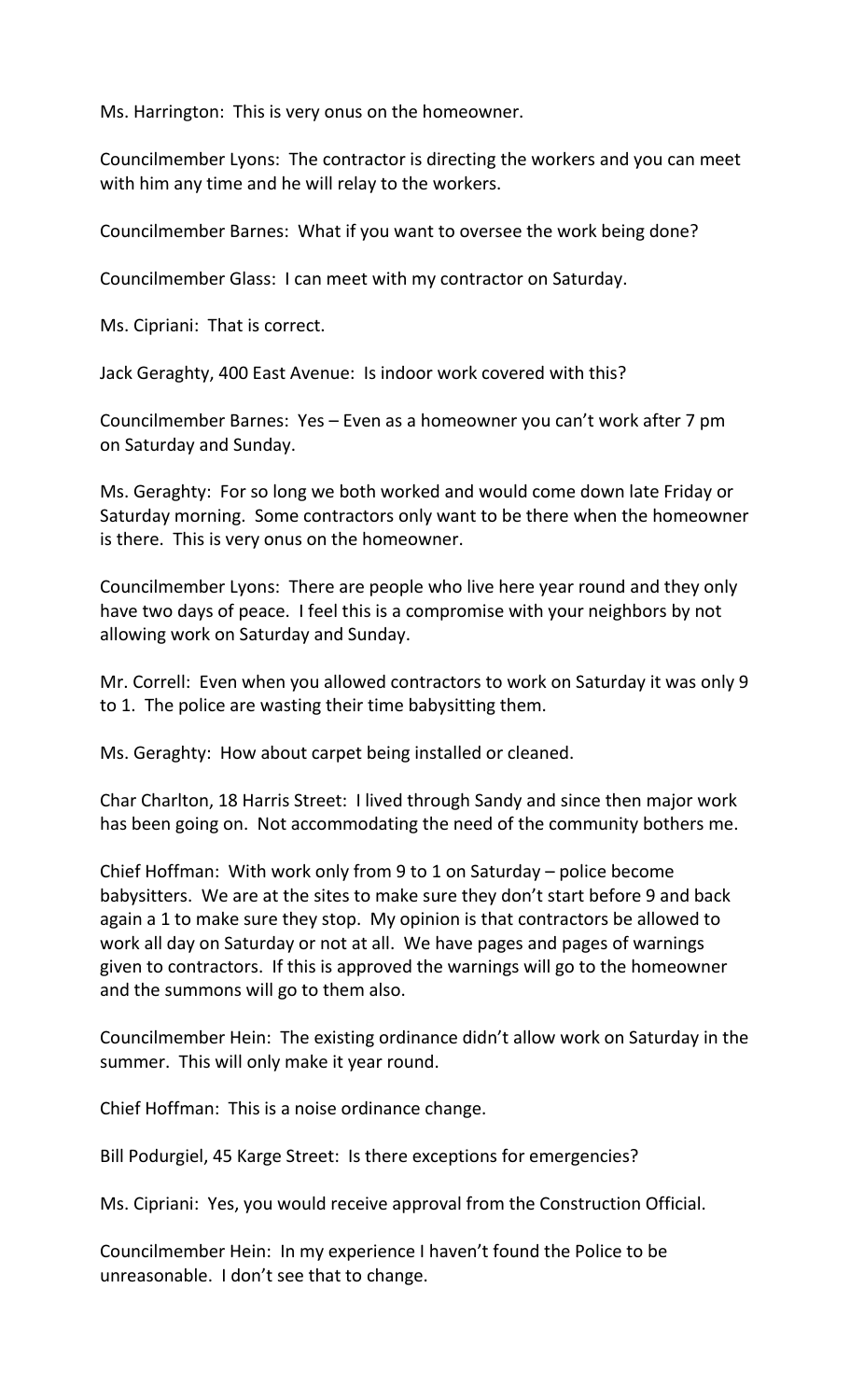Councilmember Barnes: This shouldn't be in the noise section of the Code Book.

Mr. Shaning: I agree with Councilmember Lyons. Peace and tranquility – if we allow work on Saturday you are going to have several construction vehicles and considerable noise. I personally don't think this is attractive. You need to consider the greater good. A carpet delivery is not noisy. We did construction and it worked out with our contractor only working Monday thru Friday.

Mr. Correll: I work full time. Construction should take place Monday thru Friday. Peace and quiet is just a courtesy. All residents should be treated the same with no work on Saturday year round – not just in the summer. Our police have better things to do than monitor contractors.

Chief Hoffman: Contractors are allowed to work from 8 am to 6 pm – Monday thru Friday. That is a 50 hour work week.

There being no further comments or questions Mayor closed the public discussion on Ordinance 2018-14.

The motion passed on roll call vote. YEAS: Hein, Glass, Magory, Cornell, Lyons. NAYS: Barnes. A copy of this ordinance is attached to these minutes.

Mayor Curtis called for Unfinished Business. There was none.

Mayor Curtis called for New Business. There was none.

Mayor Curtis opened the meeting to the public.

Mr. Doane: Is there anything going forward about adding additional dog waste stations? Every single garbage can needs one.

Councilmember Cornell: We will have to order more. We have to check our budget. I will speak with Bill Antonides our CFO.

Councilmember Lyons: Are they being utilized?

Councilmember Cornell: Yes they are.

Mr. Doane: There are no benches on the east side of the lake except on the docks, which get covered with goose droppings. There are some on the west side.

Councilmember Cornell: The supplier is no longer in business. We are looking into a new vendor – they are very expensive.

Sharon Shaning, 542 East Avenue: The Seaweeders purchased some at \$900.00 each.

Mr. Doane: An article in the Ocean Star showed a picture of lumber on the beach in Mantoloking, it also stated it would be left there to wash back out. What would Bay Head do if it was our beach?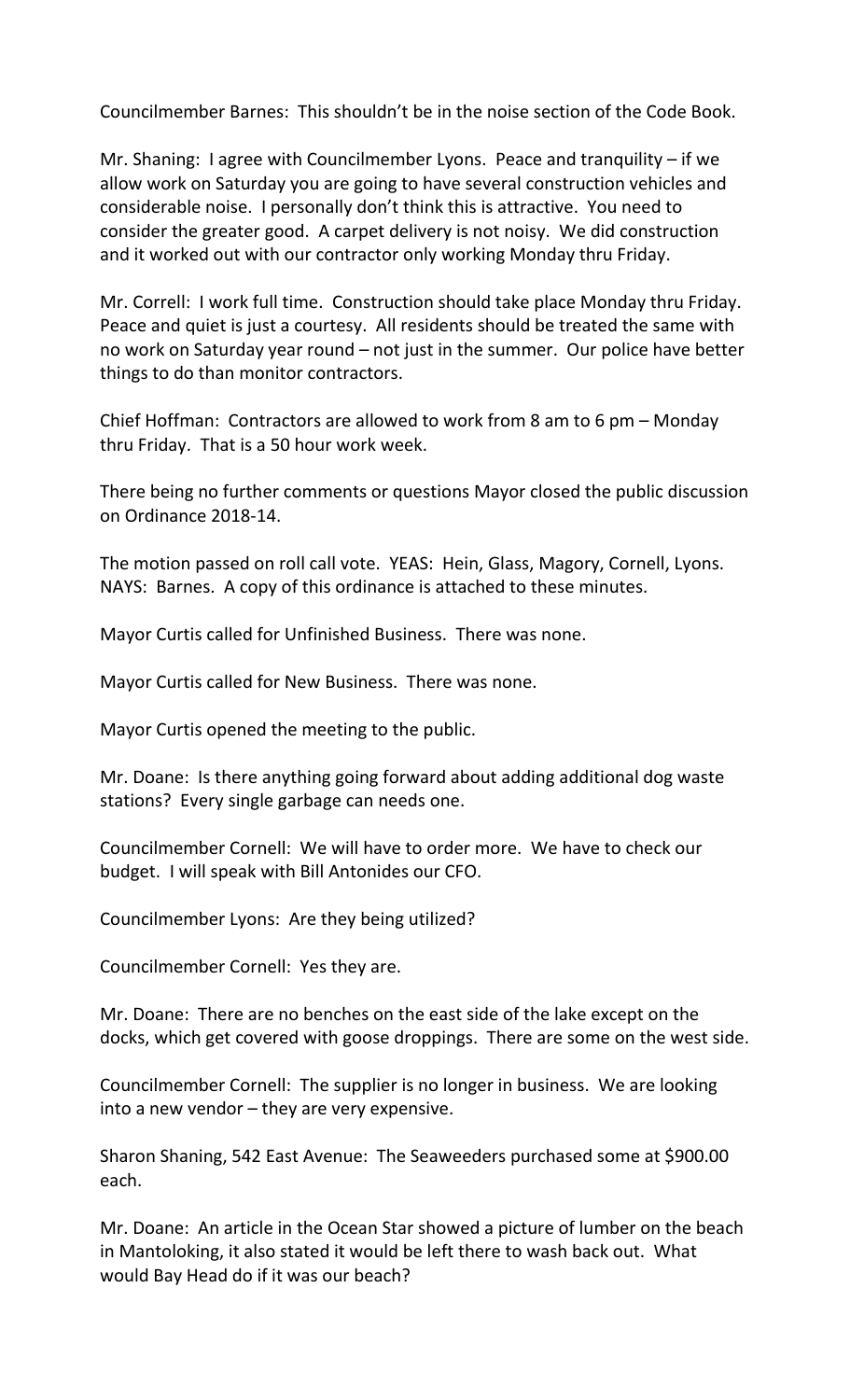Mayor Curtis: I will get with Tom Gage and talk about it. We would not let it go back out. We are still trying to negotiate with the State and Army Corp.

Mr. Doane: Beach replenishment – money was raised to repair the jetties. Can we use that money to fix them since the beach replenishment keeps getting pushed off.

Mayor Curtis: The state will not issue the permit to repair the jetties/groins.

Mr. Meakem: Police report listed one burglary – was it a home or business?

Chief Hoffman: It was multiple private homes. They only gained entrance to one and both parties were arrested within thirty minutes. Please lock you doors and your vehicles.

Mr. Meakem: I spoke to you in June and again in August. I offered to take on this project and engaged Albright Electric who worked on the project for the town. He inspected the lights and the globes. The panels are very expensive to replace and I am looking into dimmers. I am making some progress. Also thinking of changing the globes – it seems it is a lot of trial and error. I will be back in October with some ideas.

Mayor Curtis: One thing that will have to be done is that everything will have to be checked with Police and the safety factors for light.

Mr. Parlow: I would recommend that you not touch our lights or globes.

Mr. Meakem: He only went up and looked at them. He didn't remove them.

Mr. Parlow: I misunderstood what you said.

There being no further comments Councilmember Lyons moved to approve the vouchers for payment. The motion was seconded by Councilmember Glass and passed on roll call vote. YEAS: Hein, Barnes, Glass, Magory, Cornell, Lyons. NAYS: None. A list of vouchers is attached to these minutes.

Councilmember Glass offered the following Resolution to go into Executive Session.

RESOLUTION OF THE BOROUGH O BAY HEAD, OCEAN COUNTY, NEW JERSEY EXCLUDING THE GENERAL PUBLIC FROM A MEETING PURSUANT TO THE OPEN PUBLIC MEETINGS ACT

WHEREAS, the Open Public Meetings Act, N.J.S.A. 10:4-12, permits the exclusion of the public from a meeting in certain circumstances; and

WHEREAS, this public body is of the opinion that such circumstances presently exist.